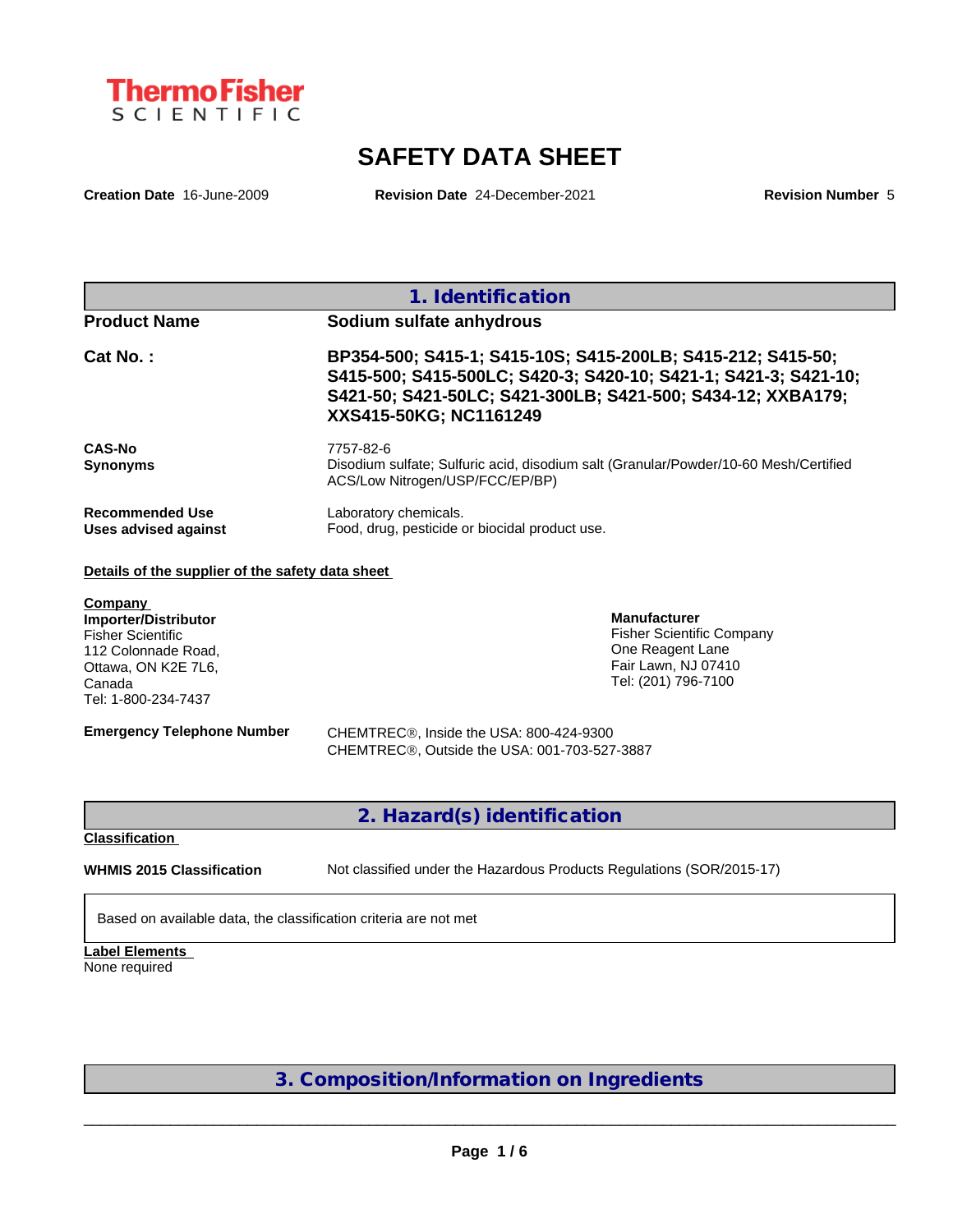| <b>CAS-No</b><br>Weight %<br><b>Component</b>                       |                                                                                                                            |                                                                                |  |  |  |
|---------------------------------------------------------------------|----------------------------------------------------------------------------------------------------------------------------|--------------------------------------------------------------------------------|--|--|--|
| Sodium sulfate<br>7757-82-6<br>$>95$                                |                                                                                                                            |                                                                                |  |  |  |
|                                                                     |                                                                                                                            |                                                                                |  |  |  |
|                                                                     |                                                                                                                            | 4. First-aid measures                                                          |  |  |  |
| <b>Eye Contact</b>                                                  | Rinse immediately with plenty of water, also under the eyelids, for at least 15 minutes. Get<br>medical attention.         |                                                                                |  |  |  |
| <b>Skin Contact</b>                                                 | Wash off immediately with plenty of water for at least 15 minutes. Get medical attention<br>immediately if symptoms occur. |                                                                                |  |  |  |
| Inhalation                                                          | Remove to fresh air. Get medical attention immediately if symptoms occur.                                                  |                                                                                |  |  |  |
| Ingestion                                                           | Do NOT induce vomiting. Get medical attention.                                                                             |                                                                                |  |  |  |
| <b>Most important symptoms/effects</b><br><b>Notes to Physician</b> | None reasonably foreseeable.<br>Treat symptomatically                                                                      |                                                                                |  |  |  |
|                                                                     |                                                                                                                            | 5. Fire-fighting measures                                                      |  |  |  |
| <b>Suitable Extinguishing Media</b>                                 | surrounding environment.                                                                                                   | Use extinguishing measures that are appropriate to local circumstances and the |  |  |  |

| Unsuitable Extinguishing Media                             | No information available                             |
|------------------------------------------------------------|------------------------------------------------------|
| <b>Flash Point</b><br>Method -                             | No information available<br>No information available |
| <b>Autoignition Temperature</b><br><b>Explosion Limits</b> | No information available                             |
| <b>Upper</b>                                               | No data available                                    |
| Lower                                                      | No data available                                    |
| Sensitivity to Mechanical Impact No information available  |                                                      |
| <b>Sensitivity to Static Discharge</b>                     | No information available                             |

### **Specific Hazards Arising from the Chemical**

Keep product and empty container away from heat and sources of ignition.

## **Hazardous Combustion Products**

Sulfur oxides. Sodium oxides.

## **Protective Equipment and Precautions for Firefighters**

As in any fire, wear self-contained breathing apparatus pressure-demand, MSHA/NIOSH (approved or equivalent) and full protective gear. Thermal decomposition can lead to release of irritating gases and vapors.

| <u>NFPA</u><br><b>Health</b>     | <b>Flammability</b>                                                                                  | <b>Instability</b>                                                                    | <b>Physical hazards</b><br>N/A |  |
|----------------------------------|------------------------------------------------------------------------------------------------------|---------------------------------------------------------------------------------------|--------------------------------|--|
|                                  | 6. Accidental release measures                                                                       |                                                                                       |                                |  |
| <b>Personal Precautions</b>      | Ensure adequate ventilation. Use personal protective equipment as required. Avoid dust<br>formation. |                                                                                       |                                |  |
| <b>Environmental Precautions</b> | Information.                                                                                         | Should not be released into the environment. See Section 12 for additional Ecological |                                |  |

**Methods for Containment and Clean** Sweep up and shovel into suitable containers for disposal. Avoid dust formation. **Up**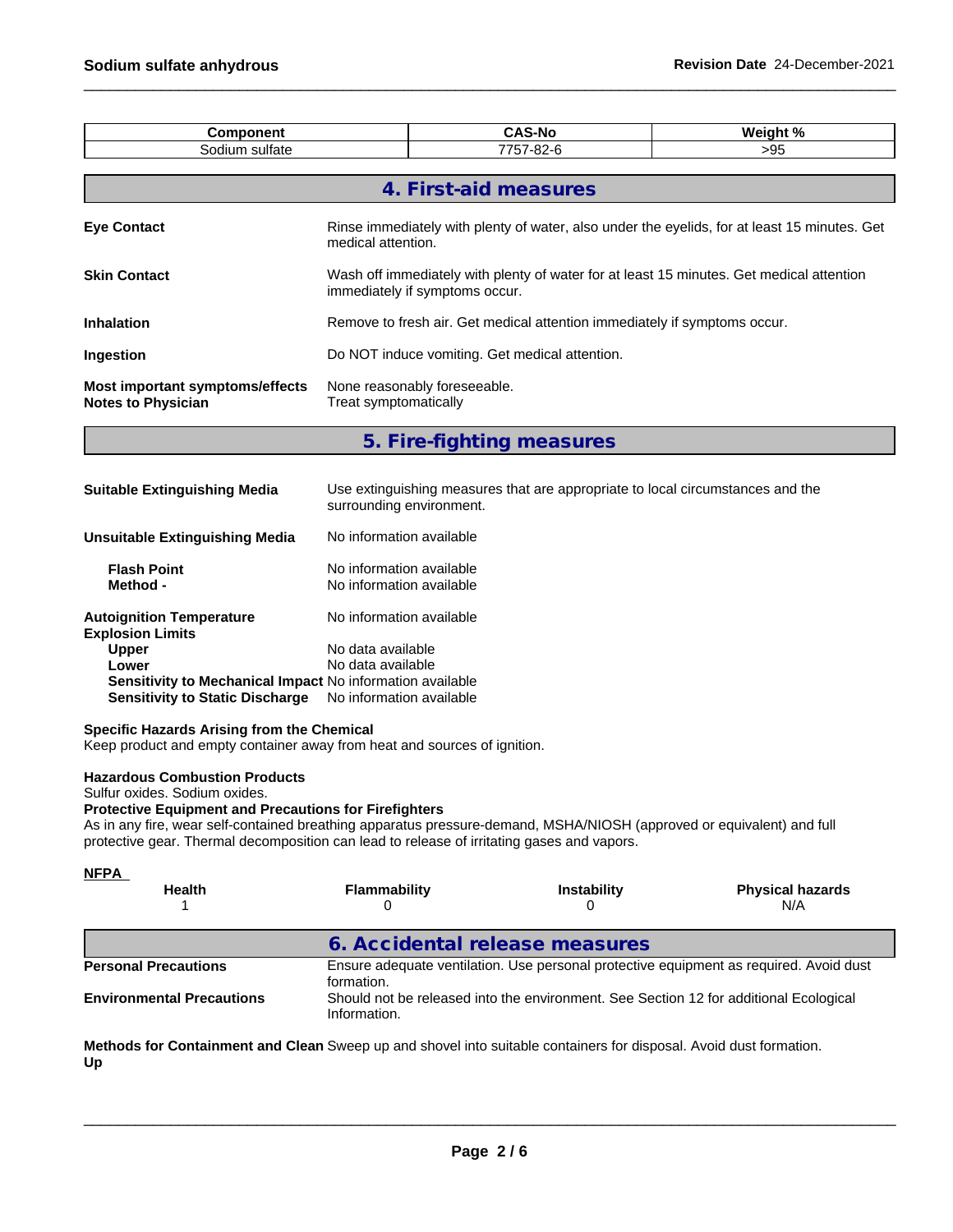|                            | 7. Handling and storage                                                                                                                                                                                        |
|----------------------------|----------------------------------------------------------------------------------------------------------------------------------------------------------------------------------------------------------------|
| <b>Handling</b>            | Wear personal protective equipment/face protection. Ensure adequate ventilation. Avoid<br>contact with skin, eyes or clothing. Avoid ingestion and inhalation. Avoid dust formation.<br>Protect from moisture. |
| Storage.                   | Keep containers tightly closed in a dry, cool and well-ventilated place. Incompatible<br>Materials. Strong oxidizing agents.                                                                                   |
|                            | 8. Exposure controls / personal protection                                                                                                                                                                     |
| <b>Exposure Guidelines</b> | This product does not contain any hazardous materials with occupational exposure<br>limitsestablished by the region specific regulatory bodies.                                                                |

## **Engineering Measures**

Ensure adequate ventilation, especially in confined areas. Ensure that eyewash stations and safety showers are close to the workstation location.

## **Personal protective equipment**

| <b>Eye Protection</b><br><b>Hand Protection</b> | Wear appropriate protective eyeglasses or chemical safety goggles as described by<br>OSHA's eye and face protection regulations in 29 CFR 1910.133 or European Standard<br>EN166.<br>Wear appropriate protective gloves and clothing to prevent skin exposure. |                        |                        |
|-------------------------------------------------|----------------------------------------------------------------------------------------------------------------------------------------------------------------------------------------------------------------------------------------------------------------|------------------------|------------------------|
|                                                 |                                                                                                                                                                                                                                                                |                        |                        |
| Glove material                                  | <b>Breakthrough time</b>                                                                                                                                                                                                                                       | <b>Glove thickness</b> | Glove comments         |
| Natural rubber                                  | See manufacturers                                                                                                                                                                                                                                              |                        | Splash protection only |
| Nitrile rubber                                  | recommendations                                                                                                                                                                                                                                                |                        |                        |
| Neoprene                                        |                                                                                                                                                                                                                                                                |                        |                        |
| <b>PVC</b>                                      |                                                                                                                                                                                                                                                                |                        |                        |

Inspect gloves before use. observe the instructions regarding permeability and breakthrough time which are provided by the supplier of the gloves. (Refer to manufacturer/supplier for information) gloves are suitable for the task: Chemical compatability, Dexterity, Operational conditions, User susceptibility, e.g. sensitisation effects, also take into consideration the specific local conditions under which the product is used, such as the danger of cuts, abrasion. gloves with care avoiding skin contamination.

### **Respiratory Protection**

When workers are facing concentrations above the exposure limit they must use appropriate certified respirators. Follow the OSHA respirator regulations found in 29 CFR 1910.134 or European Standard EN 149. Use a NIOSH/MSHA or European Standard EN 149 approved respirator if exposure limits are exceeded or if irritation or other symptoms are experienced.

**Recommended Filter type:** Particle filter

### **Environmental exposure controls**

No information available.

## **Hygiene Measures**

Handle in accordance with good industrial hygiene and safety practice. Keep away from food, drink and animal feeding stuffs. Do not eat, drink or smoke when using this product. Remove and wash contaminated clothing and gloves, including the inside, before re-use. Wash hands before breaks and after work.

|                       | 9. Physical and chemical properties |  |
|-----------------------|-------------------------------------|--|
| <b>Physical State</b> | Solid                               |  |
| Appearance            | White                               |  |
| Odor                  | Characteristic                      |  |
|                       |                                     |  |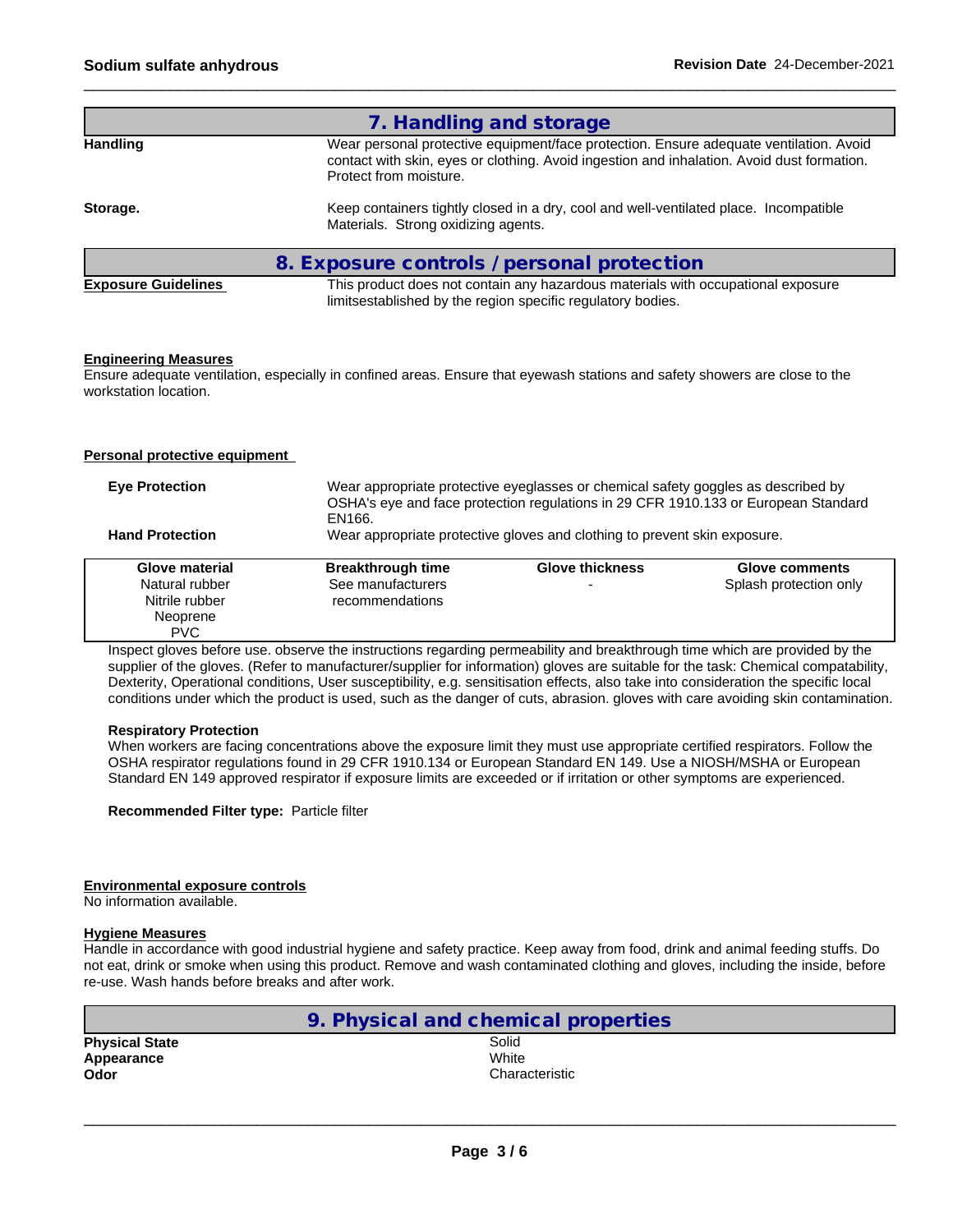| No information available          |
|-----------------------------------|
| $5 - 8$ 50 g/l ag.sol (20 °C)     |
| 884 - 888 °C / 1623.2 - 1630.4 °F |
| No information available          |
| No information available          |
| Not applicable                    |
| No information available          |
|                                   |
| No data available                 |
| No data available                 |
| No information available          |
| Not applicable                    |
| No information available          |
| Soluble in water                  |
| No data available                 |
| No information available          |
| > 890°C                           |
| Not applicable                    |
| Na2 O4 S                          |
| 142.04                            |
|                                   |

## **10. Stability and reactivity**

| <b>Reactive Hazard</b>                                               | None known, based on information available                |
|----------------------------------------------------------------------|-----------------------------------------------------------|
| <b>Stability</b>                                                     | Hygroscopic. Stable under normal conditions.              |
| <b>Conditions to Avoid</b>                                           | Incompatible products. Excess heat. Avoid dust formation. |
| <b>Incompatible Materials</b>                                        | Strong oxidizing agents                                   |
| <b>Hazardous Decomposition Products Sulfur oxides, Sodium oxides</b> |                                                           |
| <b>Hazardous Polymerization</b>                                      | Hazardous polymerization does not occur.                  |
| <b>Hazardous Reactions</b>                                           | None under normal processing.                             |

**11. Toxicological information**

## **Acute Toxicity**

## **Product Information**

| Component                                             | LD50 Oral                                                                                                              | LD50 Dermal<br><b>LC50 Inhalation</b>                                                    |              |             |               |  |
|-------------------------------------------------------|------------------------------------------------------------------------------------------------------------------------|------------------------------------------------------------------------------------------|--------------|-------------|---------------|--|
| Sodium sulfate                                        |                                                                                                                        | $LD50 > 10000$ mg/kg (Rat)<br>$LC50 > 2.4$ mg/L (Rat) 4 h<br>Not listed                  |              |             |               |  |
| <b>Toxicologically Synergistic</b><br><b>Products</b> | No information available<br>Delayed and immediate effects as well as chronic effects from short and long-term exposure |                                                                                          |              |             |               |  |
| <b>Irritation</b>                                     |                                                                                                                        | May cause skin, eye, and respiratory tract irritation                                    |              |             |               |  |
| <b>Sensitization</b>                                  |                                                                                                                        | No information available                                                                 |              |             |               |  |
| Carcinogenicity                                       |                                                                                                                        | The table below indicates whether each agency has listed any ingredient as a carcinogen. |              |             |               |  |
| Component                                             | <b>CAS-No</b><br><b>IARC</b>                                                                                           | <b>NTP</b>                                                                               | <b>ACGIH</b> | <b>OSHA</b> | <b>Mexico</b> |  |
| Sodium sulfate                                        | 7757-82-6<br>Not listed                                                                                                | Not listed                                                                               | Not listed   | Not listed  | Not listed    |  |
| <b>Mutagenic Effects</b>                              |                                                                                                                        | Not mutagenic in AMES Test                                                               |              |             |               |  |

**Reproductive Effects** No information available.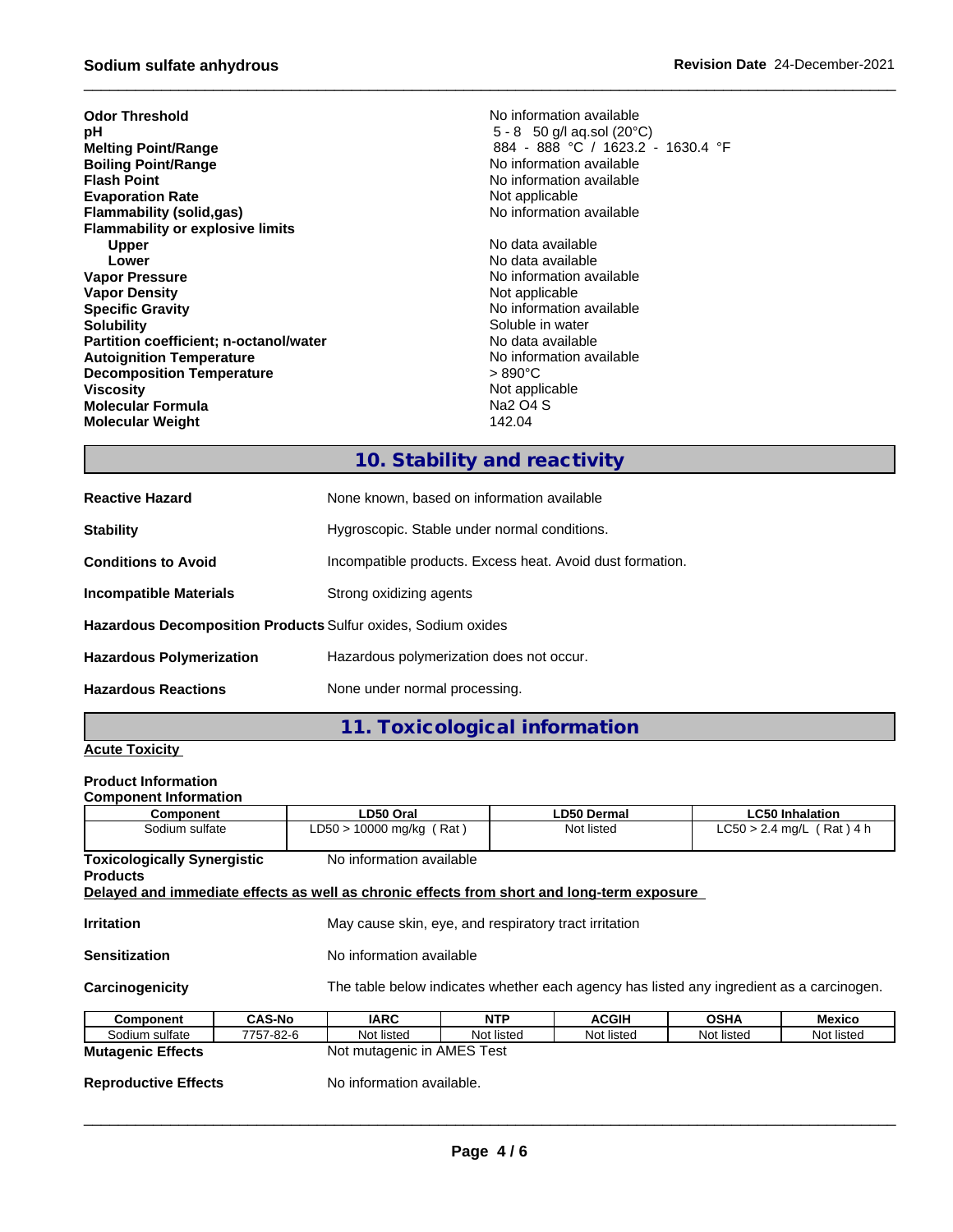| <b>Developmental Effects</b>                                                 | No information available.                                      |
|------------------------------------------------------------------------------|----------------------------------------------------------------|
| <b>Teratogenicity</b>                                                        | No information available.                                      |
| <b>STOT - single exposure</b><br><b>STOT - repeated exposure</b>             | None known<br>None known                                       |
| <b>Aspiration hazard</b>                                                     | No information available                                       |
| <b>Symptoms / effects.both acute and No information available</b><br>delayed |                                                                |
| <b>Endocrine Disruptor Information</b>                                       | No information available                                       |
| <b>Other Adverse Effects</b>                                                 | The toxicological properties have not been fully investigated. |

## **12. Ecological information**

## **Ecotoxicity**

Do not empty into drains. Do not flush into surface water or sanitary sewer system.

| Component                                                                                                        | <b>Freshwater Algae</b>   | <b>Freshwater Fish</b>                                                | <b>Microtox</b> | <b>Water Flea</b>   |
|------------------------------------------------------------------------------------------------------------------|---------------------------|-----------------------------------------------------------------------|-----------------|---------------------|
| Sodium sulfate                                                                                                   |                           | Pimephales promelas: LC50:                                            |                 | EC50: 4547 mg/L/96h |
|                                                                                                                  |                           | 13.5 - 14.5 g/L/96h                                                   |                 | EC50: 2564 mg/L/48h |
|                                                                                                                  |                           |                                                                       |                 | EC50: 4547 mg/L/96h |
| Soluble in water Persistence is unlikely based on information available.<br><b>Persistence and Degradability</b> |                           |                                                                       |                 |                     |
| <b>Bioaccumulation/Accumulation</b>                                                                              | No information available. |                                                                       |                 |                     |
| <b>Mobility</b>                                                                                                  |                           | Will likely be mobile in the environment due to its water solubility. |                 |                     |
|                                                                                                                  | Component                 |                                                                       | log Pow         |                     |
| Sodium sulfate                                                                                                   |                           |                                                                       | -3              |                     |
|                                                                                                                  |                           |                                                                       |                 |                     |
|                                                                                                                  |                           | 12 Disposal considerations                                            |                 |                     |

## **13. Disposal considerations**

**Waste Disposal Methods** Chemical waste generators must determine whether a discarded chemical is classified as a hazardous waste. Chemical waste generators must also consult local, regional, and national hazardous waste regulations to ensure complete and accurate classification.

|                 | 14. Transport information  |  |
|-----------------|----------------------------|--|
| <u>DOT</u>      | Not regulated              |  |
| TDG<br>IATA     | Not regulated              |  |
|                 | Not regulated              |  |
| <b>IMDG/IMO</b> | Not regulated              |  |
|                 | 15. Regulatory information |  |

## **International Inventories**

| Component      | <b>CAS-No</b> | <b>DSL</b>   | <b>NDSL</b> | <b>TSCA</b> |             | <b>TSCA Inventory</b><br>notification -<br><b>Active-Inactive</b> | <b>EINECS</b> | <b>ELINCS</b> | <b>NLP</b>   |
|----------------|---------------|--------------|-------------|-------------|-------------|-------------------------------------------------------------------|---------------|---------------|--------------|
| Sodium sulfate | 7757-82-6     |              |             |             |             | <b>ACTIVE</b>                                                     | 231-820-9     |               |              |
|                |               |              |             |             |             |                                                                   |               |               |              |
| Component      | <b>CAS-No</b> | <b>IECSC</b> | <b>KECL</b> | <b>ENCS</b> | <b>ISHL</b> | TCSI                                                              | <b>AICS</b>   | <b>NZIoC</b>  | <b>PICCS</b> |
| Sodium sulfate | 7757-82-6     |              | KE-31609    |             | $\lambda$   | $\cdot$                                                           |               |               |              |

## **Legend:**

X - Listed '-' - Not Listed

**KECL** - NIER number or KE number (http://ncis.nier.go.kr/en/main.do)